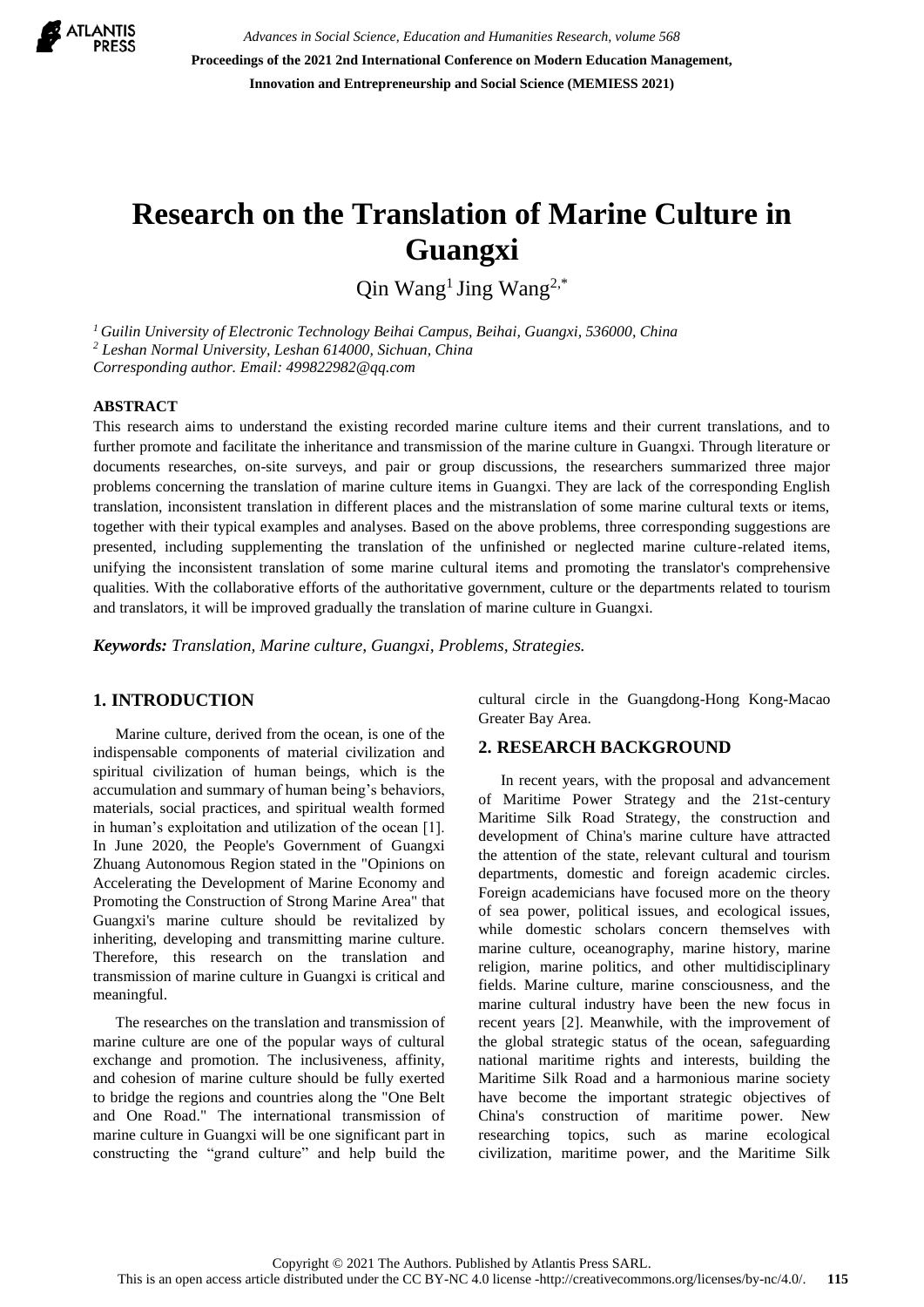

Road have gradually become essential fields for scholars. Although researches on marine culture are numerous, studies on regional marine cultural translation and transmission to overseas are relatively insufficient. Therefore, under the Maritime Power Strategy, the study on the translation and transmission of the marine culture in Guangxi, which has a longstanding history, rich connotation, and distinctive cultural elements, is innovative and significant.

# **3. ANALYSIS OF THE CURRENT SITUATION OF MARINE CULTURE TRANSLATION IN GUANGXI**

Guangxi is a coastal region in China. With Beihai, Qinzhou, and Fangchenggang as its major coastal cities, it has a rich, splendid, long-standing and propound marine culture. To be specific, marine culture can be divided into marine history, national marine culture, border culture, marine ecological culture, marine folk culture, etc. [3]. Till January 2021, there are 31 searelated items on the list of intangible cultural heritage at or above Guangxi Autonomous Region level. The new listed items include the custom sea-opening ceremony in Beihai, the custom of fishing for shrimp on stilts of the Jing nationality, the custom of racking up dragon boats on the sea in Beihai, the skill of making sand crab juice in Beihai, the Qinzhou sea-song, the Qinzhou shipbuilding art, and the Sanpo worships. To know the existing recorded marine culture items and their translations, the research team has conducted on-site surveys in some places and has organized group discussions to study and classify the collected data. After careful analyses and intensive researches, three major problems concerning English translation of marine culture item in Guangxi are summarized, including the lack of the corresponding English translation, inconsistent translation and the mistranslation of some marine culture items or texts [4]. The following are detailed analyses and discussions of the problems mentioned above.

## *3.1. Lack of the Corresponding English Translation of Some Marine Culture Items*

 On-site surveys have been conducted in many places loaded with rich marine cultures, such as local museums such as Hepu Han Culture Museum, Beihai Museum, Dongxing Jing Nationality Ecological Museum; mangrove wetland reserves; historical sites such as Hepu Han tombs groups, Ming Dynasty Wenchang Pagoda, Straw Shoe Village Ruins; public parks and gardens and famous tourist sites including Beihai Silver Beach, Aquariums, Weizhou Island, minority exhibition areas and so on. All marine culturerelated texts in those places have been carefully collected, classified, and examined. It is noted that the marine culture items in those places are relatively scattered and their corresponding English translations are not fully covered, especially in ethnic minority areas such as Danjia culture in Beihai and Jing Minority culture in Fangchenggang. The researching findings show that their evolving history, folk customs, special rituals, living habits, life necessities, ways of living, and even languages formed over a long period partly are written in choreographies but often lack the corresponding English translation accessible to the public, and part of them are even not recorded in written form. This phenomenon certainly makes it challenging for foreigners to understand, experience, and transmit the local minority culture.

# *3.2. Inconsistent Translation of Some Marine Cultural Items*

Some marine culture terms have inconsistent English translations in different places, indicating that those marine culture items are not normalized and standardized as there are no authoritative departments to conduct unified management. For example, there are Danjia people along the coast of Guangxi, especially in Beihai, referring to people living on the water and making a living by fishing. They float on the sea or river all the year round to make their livings just like eggs for many years, so they are called "Dan" people (similar to the egg in pronunciation but different in its writing in Chinese). At present, three different translations of Danjia have been found: Danjia, Tanka, and egg family. Strictly speaking, Daniia is the transliteration of this marine culture-loaded term. It is acceptable as this is the best way to reserve the specialty and uniqueness of this term. Tanka is the second translation, defined as an unrhymed Japanese verse form of five lines by Merriam-Webster, which is one of the poetry forms. There are no clear and persuasive explanations on and off the internet to why Danjia can be translated into Tanka. Danjia is translated into "egg family" in the last version. However, egg family sounds awkward even for domestic readers. This translation does not belong to a literal translation as their forms in Chinese are different. As an indispensable minority in Guangxi, the translation of Danjia is strongly recommended to be unified. Another example is the translation of the historical site "San Huang Miao", which was built during the reign of the Xianfeng emperor in the Qing Dynasty but destroyed in 1930. There were the Gods of Heaven, Earth, and Human here for religious rituals and people's worships. However, it has two different translations: San Huang Miao (transliteration) and Three Gods Temple (literal translation). Anyway, the translations of some particular marine culture-loaded terms had better be unified to facilitate their transmission.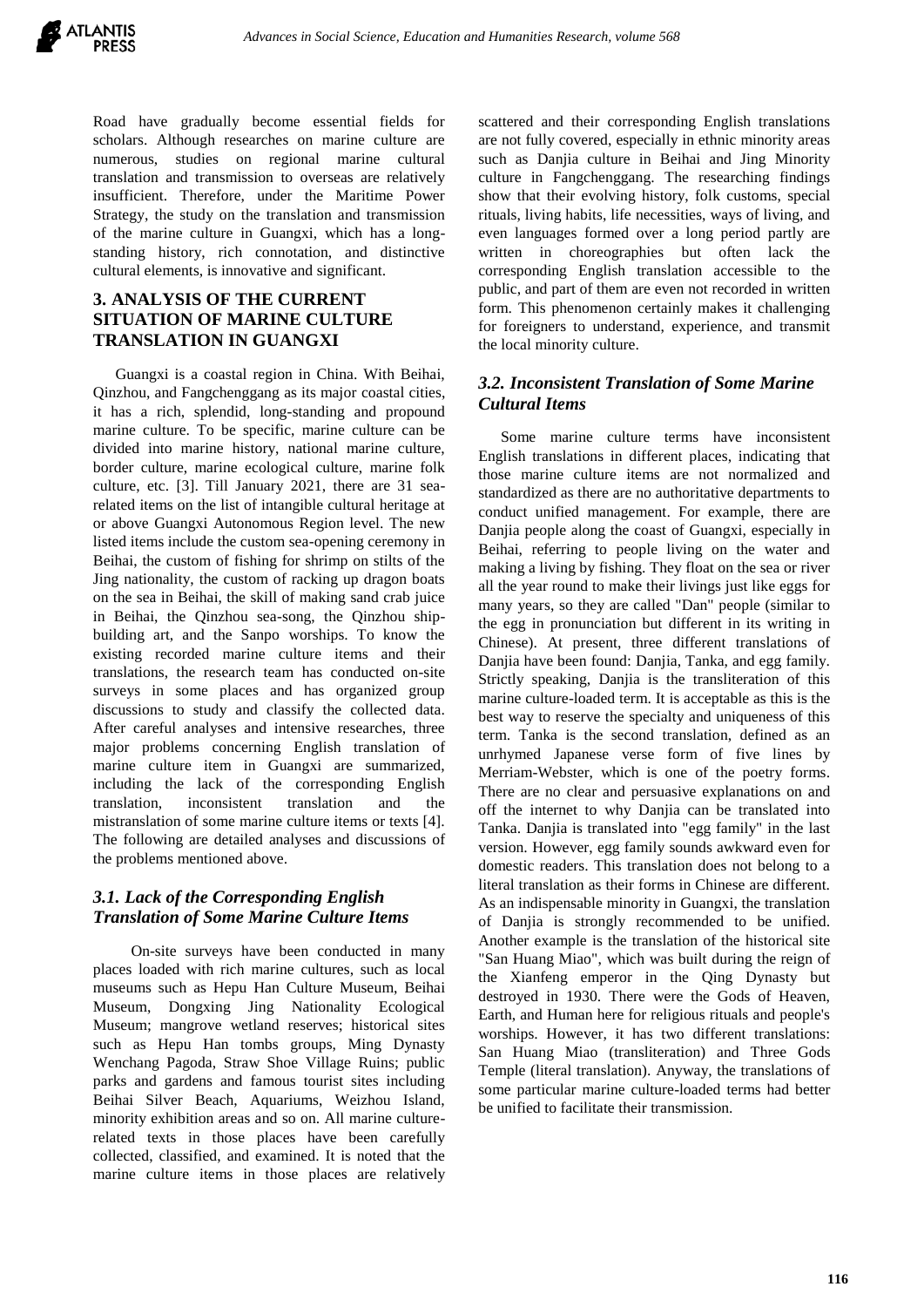

follows:

# *3.3. Mistranslation of Marine Cultural Texts or Items*

By analyzing the collected data, the mistranslations of marine culture items can be divided into two categories: linguistic errors and pragmatic errors. Specifically, linguistic errors include wrong spelling, improper capitalization, punctuation, typography, wrong

| 《渔箔》<br>雕塑                                                                                                                                                                                                                                                                                                                                                                                                                                                                          | 赶海(沙虫妹)雕塑                                                                                                                                                                                                                                                                                                                                                                                                                                                                                                     |
|-------------------------------------------------------------------------------------------------------------------------------------------------------------------------------------------------------------------------------------------------------------------------------------------------------------------------------------------------------------------------------------------------------------------------------------------------------------------------------------|---------------------------------------------------------------------------------------------------------------------------------------------------------------------------------------------------------------------------------------------------------------------------------------------------------------------------------------------------------------------------------------------------------------------------------------------------------------------------------------------------------------|
| "Fishing foil" sculpture                                                                                                                                                                                                                                                                                                                                                                                                                                                            | Clamming (worm sister) Sculptures                                                                                                                                                                                                                                                                                                                                                                                                                                                                             |
| 作品表现疍家渔翁下渔箔捉鱼的劳作场景。(在北<br>海的蛋家男人根据海潮期变化, 在多数情况下都是于夜幕<br>光临后,才下海劳作,晚上劳作除了捕鱼的工具外,一定<br>带有渔灯,去寒的白酒和提神醒脑的水烟筒,下海劳作的<br>男人会穿很宽松的短裤,有时为了方便,只在下身部位佩<br>带一块遮羞布。                                                                                                                                                                                                                                                                                                                              | 作品表现北部湾地区疍家女赶海挖沙虫的情景。每<br>天潮涨潮落, 美丽清洁的海滩, 养育的很多营养丰富的海<br>洋生物,丰富的沙虫资源为疍家民族带来长期的生活食品<br>和经济效益,每天都有着很多疍家女,拿着传统的专用的<br>挖沙虫工具"锄头"和渔篓下到海滩上劳作,每天的劳作<br>虽然辛苦但也带给她们带来丰收的喜悦。                                                                                                                                                                                                                                                                                                                                            |
| Performance at work Danjia foil to catch fish fisherman<br>fishing labor scene. (Egg family man in the North Sea in accordance<br>with the tide of change, after all at night visit in most cases only<br>under Hailao for night fishing crafts in addition to tools, some<br>with fish lantern, go cold and refreshing white wine the hookah.<br>under Hailao for men will wear very loose shorts, sometimes for<br>convenience, wearing only a fig leaf in the lower body parts.) | Work performance Beibu Gulf Danjia female insects to catch<br>sea dredging scenarios. Daily ebb and flow, beautiful clean beaches.<br>a lot of nutrient-rich marine life, rich worm parenting resources<br>for Danjia ethnic food and bring long-term economic benefits of<br>life, every day has a lot of Danjia woman holding traditional<br>dedicated dredging worm tool of "hoe" and fishing baskets to labor<br>on the beach, though hard labor every day, but also to bring them<br>some joy of harvest |

**Figure 1** The pictures taken from Danjia Village.

**Example 1:** Work performance Beibu Gulf Danjia female insects to catch sea dredging scenarios. Daily ebb and flow, beautiful clean beaches, a lot of nutrientrich marine life, rich worm parenting resources for Danjia ethnic food and bring long-term economic benefits of every day has a lot of, Danjia woman holding traditional dedicated dredging worm tool of "hoe" and fishing baskets to labor on the beach, though hard labor every day, but also to bring them some joy of harvest.

**Example 2:** Performance at work Danjia foil to catch fish fisherman fishing labor scene. (Egg family man in the North Sea in accordance with the tide of change, after all at night visit in most cases only under Hailao for night fishing crafts in addition to tools, some with fish lantern, go cold and refreshing white wine the hookah, under Hailao for men will wear very loose shorts, sometimes for convenience, wearing only a fig leaf in the lower body parts.)

 Those translations are of low quality, filled with many mistakes, such as the inconsistent tenses in the whole paragraph, inaccurate predicates, improper punctuation and modifiers, wrong translation of certain words, etc., which makes their translation awkward and hard to follow. Foreigners will fail to understand their cultural connotations, let alone accept them, assimilate and transmit them.

# **4. SUGGESTIONS ON THE MISTRANSLATION OF MARINE CULTURE-LOADED TERMS**

Marine culture with rich and deep connotations has witnessed the coastal economic development and social movement in Guangxi, whose value is beyond words' description. Its inheritance and transmission deserve emphasis. Regarding the problems mentioned above, some suggested strategies are presented.

words, and grammatical mistakes. Pragmatic errors contain cultural information loss, redundant translation, Chinese-style English, and distorted meaning. Some typical examples will be listed for discussions. For example, in the Danjia living area, there are sculptures with the bilingual introduction of Danjia people, showing their living style. Their translations are listed as

# *4.1. Supplement of the Translation of the Unfinished or Neglected Marine Culturerelated Items*

Regarding the incomplete translation of marine culture-related items and texts in Guangxi, researchers need further collect and verify their existing bilingual translations in great detail and then invite relative experts to supplement the missing parts or encourage translation enthusiasts to provide their versions as alternative choices. The proper translation of some exclusive, unique, and endangered marine culture items accessible to the public need to be given top priorities. The bilingual translations of cultural items should be provided fully in public places such as local museums, places of interest, magazines, and online or live culture programs as they usually serve as the windows to exhibit the profound culture for the world.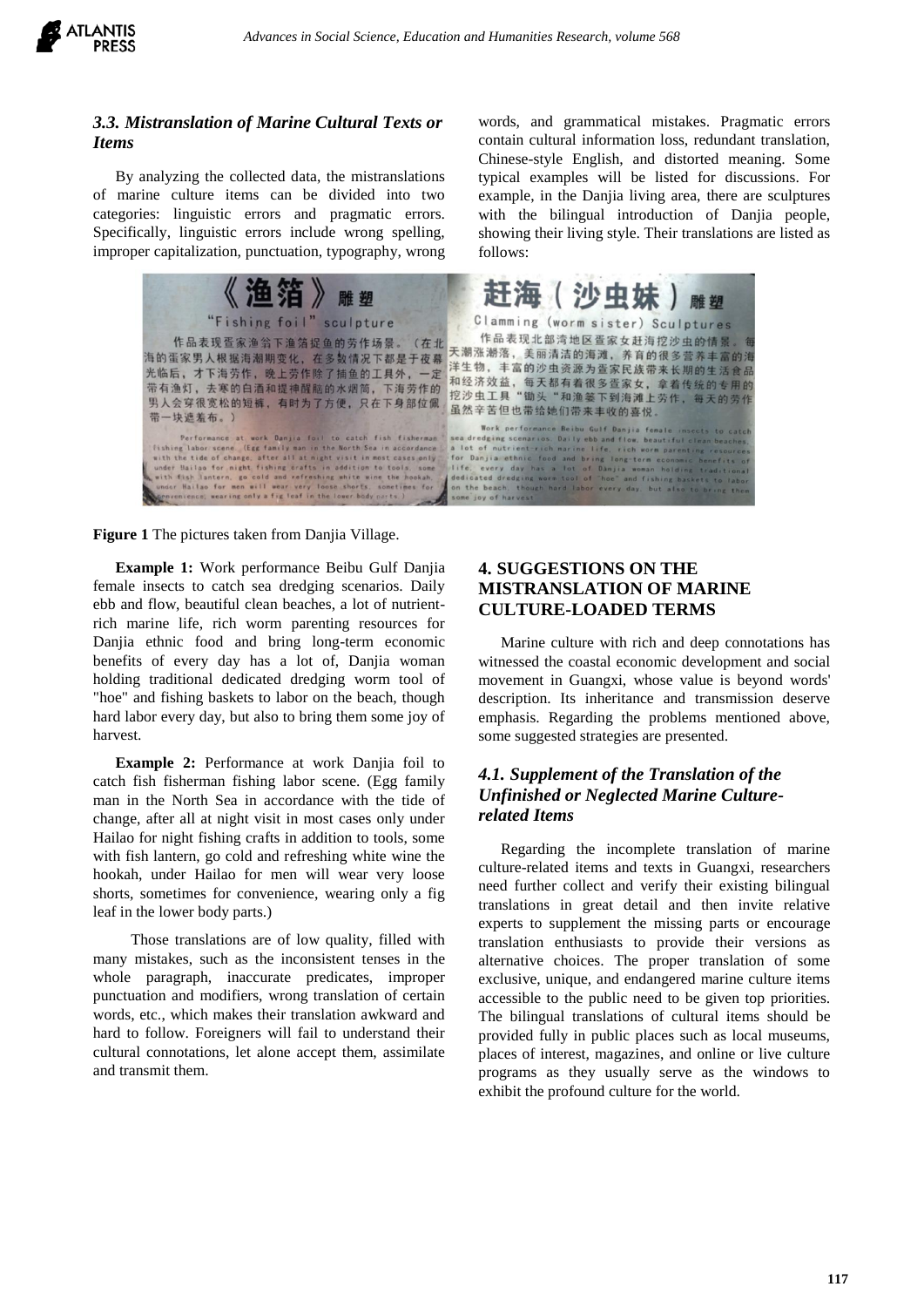

# *4.2. Unify the Inconsistent Translation of Some Marine Cultural Items*

The inconsistent translation of some marine cultureloaded items is mainly attributed to the fact that there is no authoritative organization to coordinate relative departments. Under the local government administration, the translation of specific culture items should be planned, implemented, verified, and released to the public in a unified way. Besides, the departments such as museums, the cultural affairs departments, tourist bureaus, and the masses should have free access to those bilingual culture items, and those organizations must conform to the only official versions. Anyone who disobeys this should be punished. Once the official and unified version is accessible to the public, the inconsistent translation will be fewer and fewer.

However, as the translation of marine culture is of great significance for enhancing cultural confidence for local people and transmitting Chinese culture to the world, local governments and relative departments should make great endeavors to perfect the translation of marine culture. First of all, they can emphasize the necessity and importance of translation for the inheritance and development of marine culture to raise the public's awareness and willingness to protect and spread their culture. In addition, they can establish official and stable operating platforms [5] to propagate the marine culture in Guangxi to the public by using modern information technologies such as the We-chat official platform and live webcasts to launch special bilingual culture programs or release bilingual programs regularly. At last, they can establish a marine cultural translation fund and reward mechanism to encourage more people to get involved in marine culture translation and produce more high-qualified translations. Still, they can provide more supports to local universities to nurture more backup talents for translation.

# *4.3. Promote the Translator's Comprehensive Qualities*

The mistranslations mentioned above are mainly attributed to the translator's attitudes and comprehensive qualities. Successful translations depend on the translator's profound knowledge, excellent bilingual language proficiency, cross-culture awareness, translation competency, and prudent attitude. As translators, no matter professional ones or amateurs, they need to read and experience more to broaden their horizons by all means. Rich Encyclopedia knowledge is helpful for translators to comprehend the original texts fully and translate texts with high acceptability and readability. In addition, they should constantly promote their language proficiency by enhancing language acquisition and improve their cross-cultural awareness to avoid linguistic mistakes and cultural taboos or culture shocks. Besides, they need to acquire the classic and emerging translation theories to update their professional knowledge, based on which they can adopt appropriate translation strategies in dealing with cultural-related texts in different categories [6]. Still, translators should develop a prudent and rigorous attitude, taking every translation seriously and shoulder the responsibility as cultural ambassadors to inherit and transmit the splendid Chinese culture to the world.

## **5. CONCLUSIONS**

 Under the Maritime Power Strategy of China and the Belt and Road Initiative, the marine culture of Guangxi is attracting an increasing number of people by its uniqueness, diversities and richness. As an indispensable part of Chinese culture, it shall be seen, experienced, understood, and appreciated by the world by overcoming language barriers. They are essential for the survival and transmission of marine culture for professional backup translation talents, timely and accurate translations, and modern propagation channels such as various new media In a word only with collaborative efforts, the marine culture in Guangxi can be inherited and transmitted successfully.

## **ACKNOWLEDGMENTS**

This work is supported by the Undergraduate Education Reform Project of Guangxi Higher Education in 2020 (Grant No. 2020JGA182); the second batch of Production-learning-Researching Cooperative Education Project of the Ministry of Education in 2019 (Grant No. 201902079011), and the Basic Scientific Research Ability Improvement Project for Young and Middle-aged Teachers of Guangxi's University (Grant No. 2021KY0184).

## **REFERENCES**

- [1] Pu Yingshan, Li Zheng, He Ruiqing, et al. A Study on Context Classification of Marine Culture Translation [C]. Contemporary Foreign Languages, Vol. 1, 2015.
- [2] Jia Bingqiang. Research Situation Analysis of Water Culture in China Based on Bibliometrics [J].Zhongzhou Academic Journal, 2017(10).
- [3] Jiang Xiumin. Construction of Marine Culture System to Serve the Strategy of Maritime Power [J]. Journal of Ocean University of China (Social Sciences Edition), 2020(4).
- [4] Wang Qin. Analysis on the Present Situation of English Translation of Public Signs in Beihai Tourist Scenic Spot in Guangxi [J]. China Light Industry Education (4).